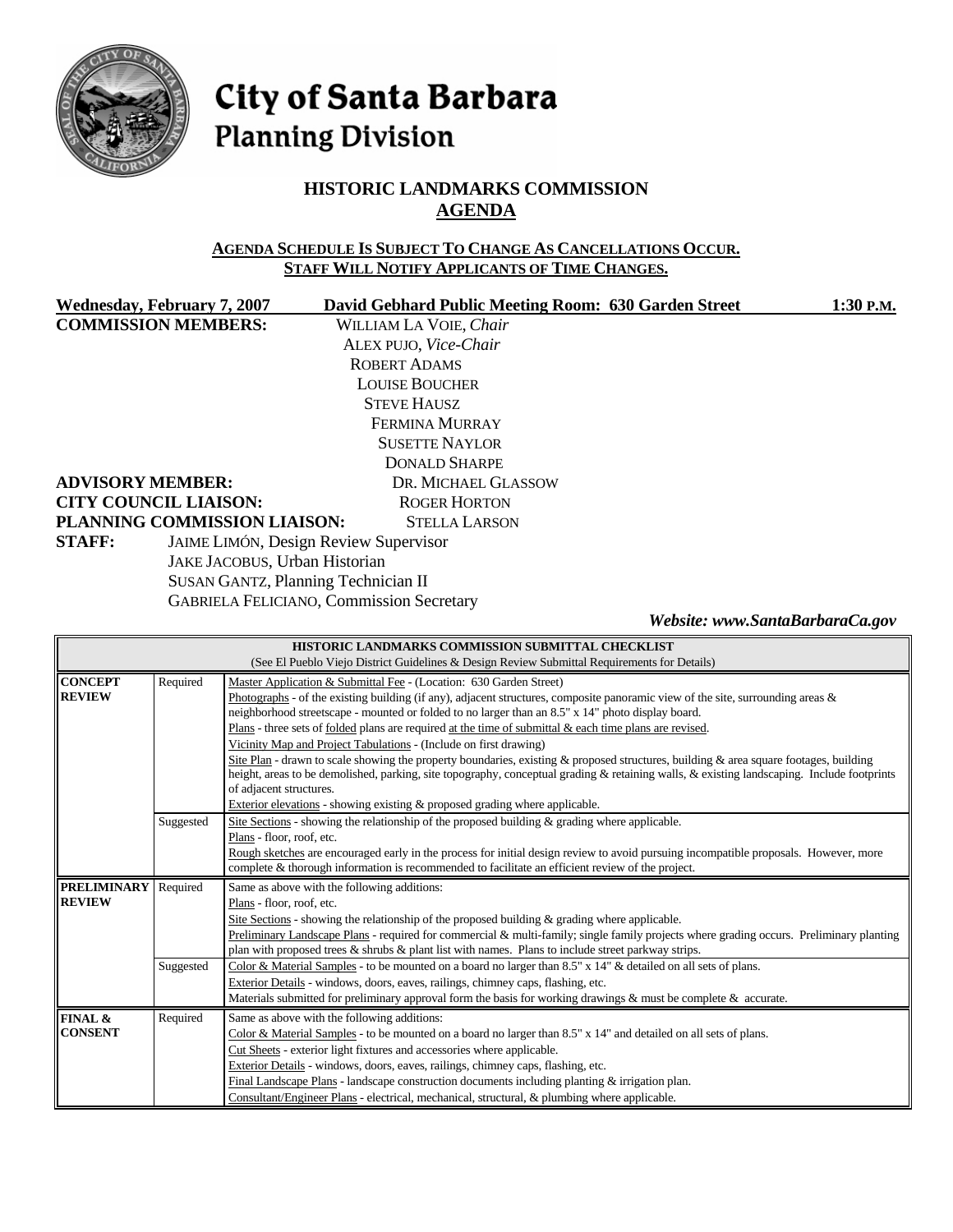#### **PLEASE BE ADVISED**

 The approximate time the project will be reviewed is listed to the left of each item. It is suggested that applicants arrive 15 minutes early. The agenda schedule is subject to change as cancellations occur. Staff will notify applicants of time changes.

 The applicant's presence is required. If an applicant is not present, the item will be postponed indefinitely. If an applicant cancels or postpones an item without providing advance notice, the item will be postponed indefinitely and will not be placed on the following Historic Landmarks Commission (HLC) agenda. In order to reschedule the item for review, a rescheduling fee will be paid and the applicant must fill out and file a Supplemental Application Form at 630 Garden Street (Community Development Department) in addition to submitting appropriate plans.

 All approvals made by the HLC are based on compliance with Municipal Code Chapter 22.22 and with adopted HLC guidelines. Some agenda items have received a mailed notice and are subject to a public hearing.

 The Commission may grant an approval for any project scheduled on the agenda if sufficient information has been provided and no other discretionary review is required. Substitution of plans is not allowed, if revised plans differing from the submittal sets are brought to the meeting, motions for preliminary or final approval will be contingent upon staff review for code compliance.

 The Commission may refer items to the Consent Calendar for Preliminary and Final Historic Landmarks Commission approval.

 Preliminary and Final Historic Landmarks Commission approval is valid for one year from the date of the approval unless a time extension or Building Permit has been granted.

**Items before the Commission may be appealed to the City Council. For further information on appeals, contact the Planning Division Staff or the City Clerk's office. Said appeal must be in writing and must be filed with the City Clerk at City Hall within ten (10) calendar days of the meeting at which the Commission took action or rendered its decision. The scope of this project may be modified under further review.** 

 **AMERICANS WITH DISABILITIES ACT:** In compliance with the Americans with Disabilities Act, if you need special assistance to participate in this meeting, please contact the Planning Division at (805) 564-5470. Notification at least 48 hours prior to the meeting will enable the City to make reasonable arrangements.

 **AGENDAS, MINUTES and REPORTS:** Copies of all documents relating to agenda items are available for review at 630 Garden St. and agendas and minutes are posted online at [www.SantaBarbaraCa.gov.](http://www.santabarbaraca.gov/) If you have any questions or wish to review the plans, please contact Susan Gantz, at (805) 564-5470 between the hours of 8:30 a.m. to noon and 1:00 p.m. to 4:00 p.m., Monday through Friday.

#### **LICENSING ADVISORY:**

The Business and Professions Code of the State of California and the Municipal Code of the City of Santa Barbara restrict preparation of plans for certain project types to licensed professionals. Applicants are encouraged to consult with Building and Safety Staff or Planning Staff to verify requirements for their specific projects.

Unlicensed persons are limited to the preparation of plans for:

- $\triangleright$  Single or multiple family dwellings not to exceed four (4) units per lot, of wood frame construction, and not more than two stories and basement in height;
- $\triangleright$  Non-structural changes to storefronts; and,
- $\blacktriangleright$  Landscaping for single-family dwellings, or projects consisting solely of landscaping of not more than 5,000 square feet.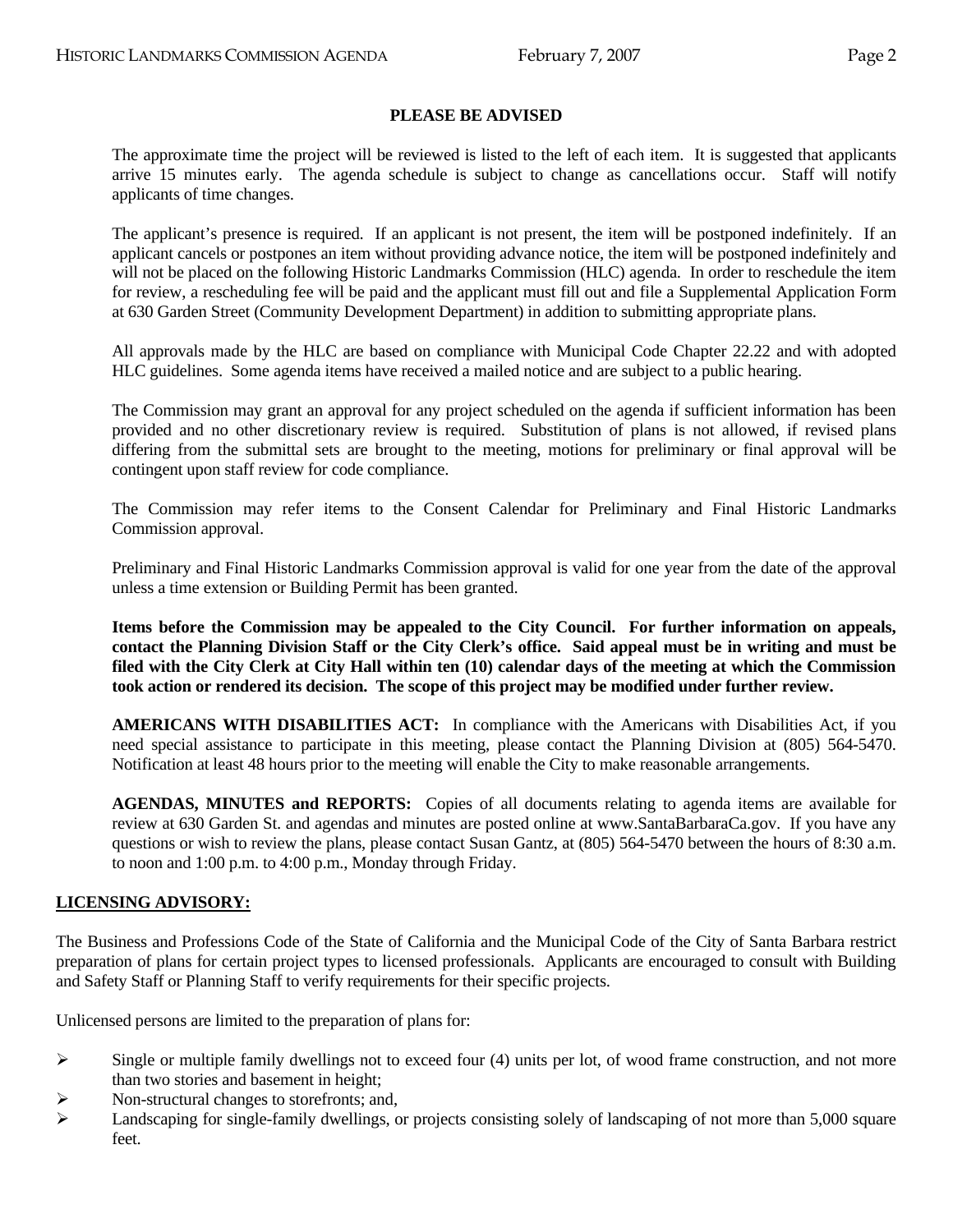## **NOTICE:**

- A. That on February 2, 2007 at 4:00 P.M., this Agenda was duly posted on the indoor and outdoor bulletin boards at the Community Development Department, 630 Garden Street, and online at www.SantaBarbaraCa.gov.
- B. This regular meeting of the Historic Landmarks Commission will be broadcast live and rebroadcast in its entirety on Friday at 1:00 P.M. on Channel 18.

## **GENERAL BUSINESS:**

A. Public Comment:

Any member of the public may address the Historic Landmarks Commission for up to two minutes on any subject within their jurisdiction that is not scheduled for a public discussion before the Board on that day. The total time for this item is ten minutes. (Public comment for items scheduled on today's agenda will be taken at the time the item is heard.)

- B. Approval of the minutes of the Historic Landmarks Commission meeting of January 24, 2007.
- C. Consent Calendar.
- D. Announcements, requests by applicants for continuances and withdrawals, future agenda items, and appeals.
- E. Subcommittee Reports.
- F. Possible Ordinance Violations.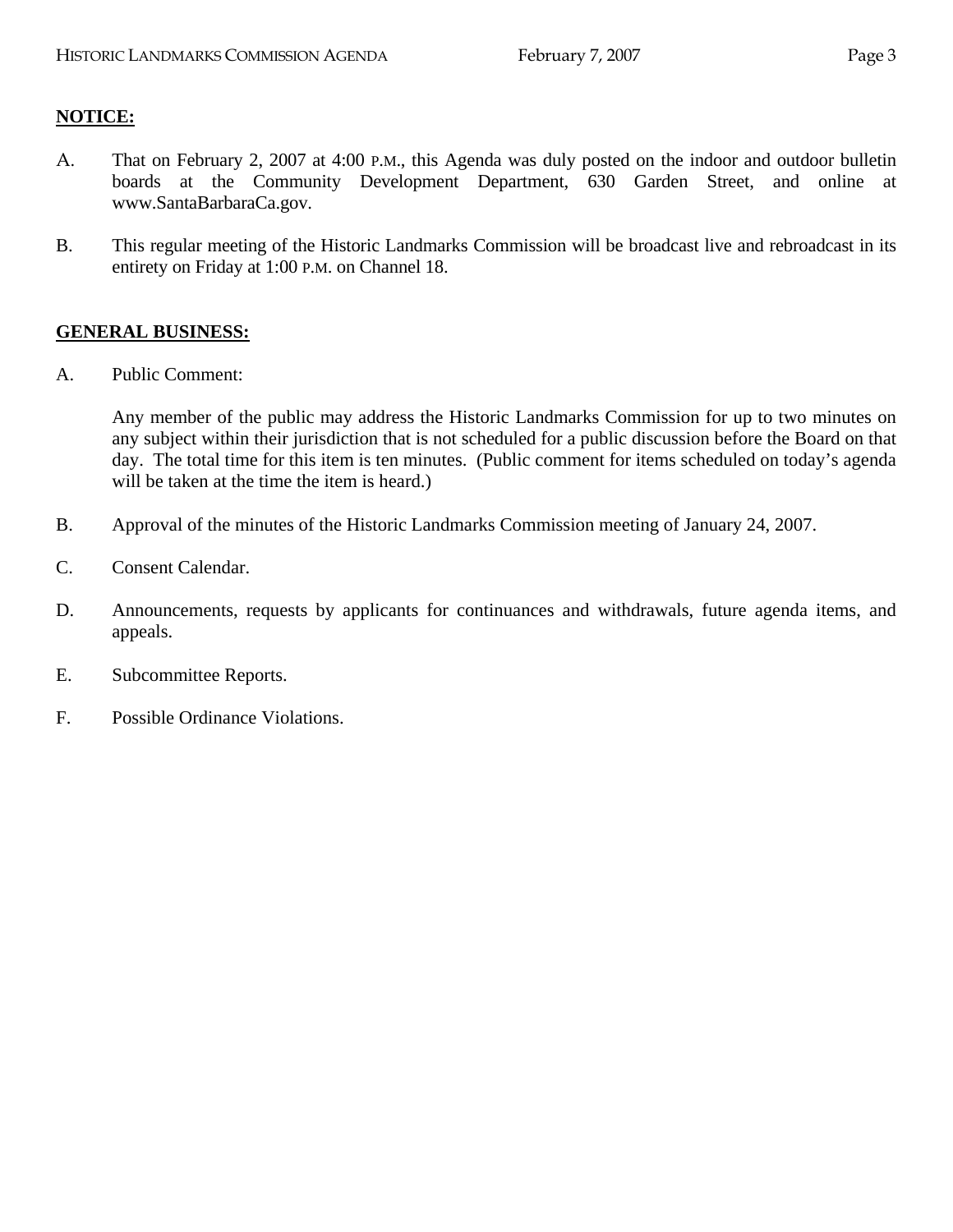# **MISCELLANEOUS ACTION ITEM – PUBLIC HEARING**

**(1:45)** 

Hold a Public Hearing to update the "City of Santa Barbara Master Environmental Assessment Guidelines for Archaeological Resources and Historic Structures and Sites" along with the proposed removal of the following structures from Appendix C, City of Santa Barbara Potential Historic Structures/Sites List:

| <b>Address</b>                 | APN                      |
|--------------------------------|--------------------------|
| 222 W. Alamar Avenue           | 051-213-008              |
| 2020-2072 Alameda Padre Serra  | 019-163-004              |
| 720 N. Alisos Street           | 031-124-024              |
| 735 Anacapa Street             | 037-092-037              |
| 2109 Anacapa Street            | 025-242-010              |
| 2120 Anacapa Street            | 025-251-009              |
| E. Cabrillo Blvd. at Ball Park | 017-311-001              |
| 330 E. Canon Perdido Street    | 031-041-001              |
| 333 E. Canon Perdido Street    | 029-301-015              |
| 110 W. Carrillo Street         | 039-272-023              |
| 1208 Castillo Street           | 039-162-022              |
| 1502 Chapala Street            | 027-231-017              |
| 1505 Chapala Street            | 027-222-025              |
| 320 E. De La Guerra Street     | 031-091-008              |
| 900 Block of De La Vina Street | Various                  |
| 710 Garden Street              | 031-091-008              |
| 1218 Indio Muerto Street       | 017-292-004              |
| 705 Laguna Street              | 031-091-008              |
| 3301 Laurel Canyon Road        | 055-172-003              |
| 620 W. Mission Street          | 043-092-009              |
| 906 W. Mission Street          | 043-073-012              |
| 1331 Mountain Avenue           | 041-102-031              |
| 107 Nopalitos Way              | 017-010-001, 017-203-020 |
| 2515 Orella Street             | 025-021-007              |
| 1728 Pampas Avenue             | 043-174-018              |
| 1115 Punta Gorda Street        | 017-291-015              |
| 1314 Punta Gorda Street        | 017-341-004              |
| 423 Rose Avenue                | 031-281-006              |
| 217 S. Salinas Street          | 015-261-042              |
| 521 Santa Barbara Street       | 031-201-009              |
| 712 Spring Street              | 031-123-014              |
| 425 Stanley Drive              | 051-273-004              |
| 618 Sutton Avenue              | 037-061-013              |
| 2721 Verde Vista Drive         | 053-372-011              |
| 2860 Verde Vista Drive         | 053-362-020              |
| 214 S. Voluntario Street       | 017-252-010              |
| 326 S. Voluntario Street       | 017-281-008              |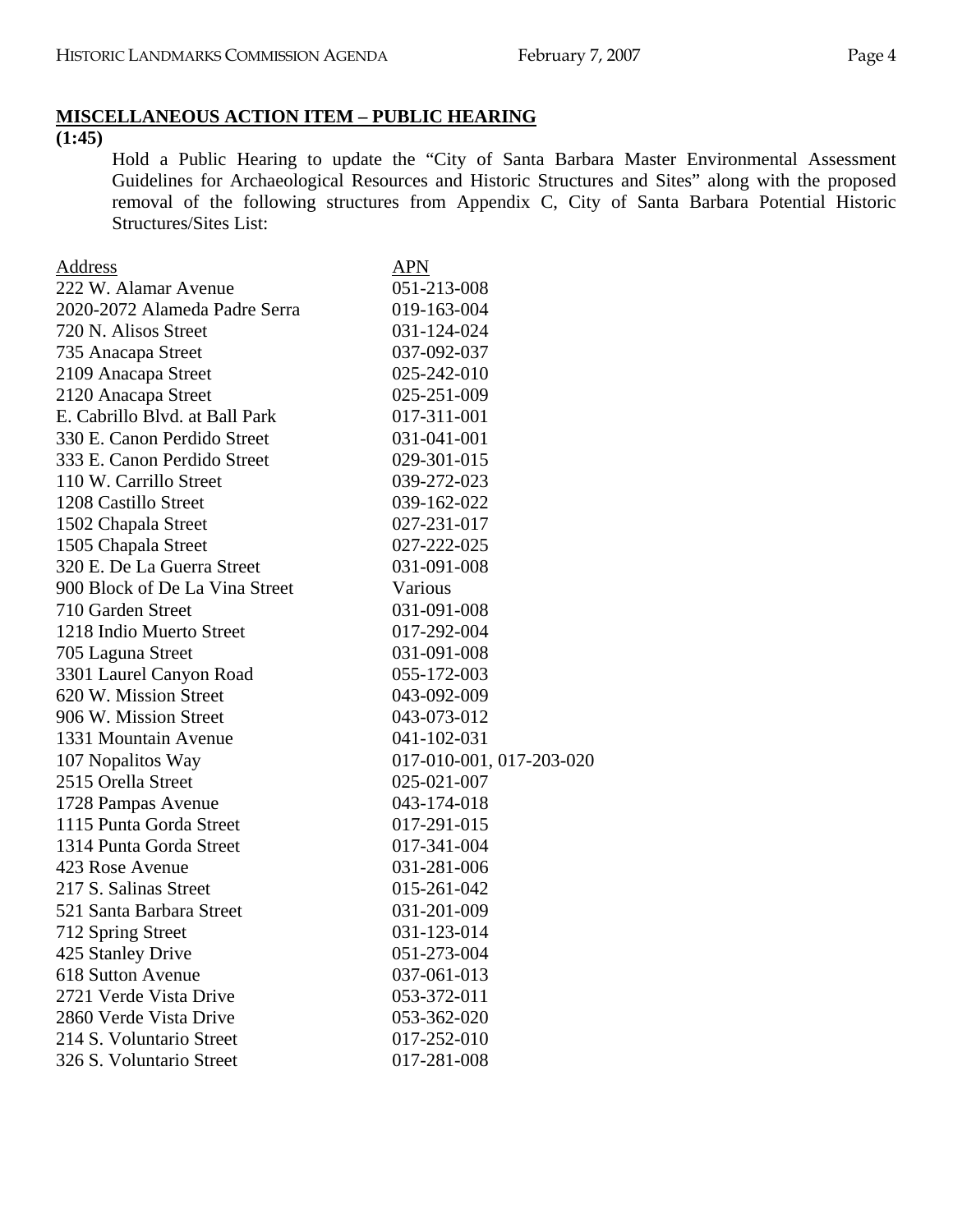# **ARCHAEOLOGY REPORT**

|        | 800 SANTA BARBARA ST                  |                                                  | $C-2$ Zone |
|--------|---------------------------------------|--------------------------------------------------|------------|
| (2:45) | Assessor's Parcel Number: 031-012-028 |                                                  |            |
|        | <b>Application Number:</b>            | MST2006-00129                                    |            |
|        | Owner:                                | 800 Santa Barbara Street Investment Company      |            |
|        | Applicant:                            | Suzanne Elledge Planning and Permitting Services |            |
|        | Architect:                            | <b>Cearnal Andrulaitis Architects</b>            |            |
|        |                                       | Landscape Architect: Van Atta & Associates       |            |

(Proposal to demolish an existing 1,965 square foot office building and construct a three-story mixeduse project comprised of eight residential and two commercial condominium units on an 18,713 square foot parcel. Thirty underground parking spaces would be provided. Planning Commission approval will be required for a lot line adjustment of 1,529 square feet from adjacent parcel number 031-012-027 to meet residential density requirements.)

**(Review of Phase I Archaeological Resources Report prepared by David Stone, Stone Archaeological Consulting.)** 

# **HISTORIC STRUCTURES REPORT**

2. 561 W MOUNTAIN DR A-1 Zone

| (2:50) | <b>Assessor's Parcel Number:</b> | 021-110-018                                |
|--------|----------------------------------|--------------------------------------------|
|        | <b>Application Number:</b>       | MST2004-00206                              |
|        | Owner:                           | Jorgensen Ranch, LLC                       |
|        | Applicant:                       | <b>Brent Daniels</b>                       |
|        | Architect:                       | <b>Cearnal Andrulaitis</b>                 |
|        |                                  | Landscape Architect: Van Atta & Associates |

(Proposal for a four lot subdivision and construction of three new single-family residences on an 8.81 acre site in the Hillside Design District. An existing single-family residence with detached two-car garage would remain on one of the four new parcels. Each of the three proposed single-family residences would be one-story with attached garages on a lower level. The new residences would range in size from 4,147 to 4,700 square feet with garages from 819 to 825 square feet. Each new garage would require a modification to be in excess of 750 square feet. The proposal includes 1,450 cubic yards of grading outside the footprints of the buildings.)

# **(Review of Historic Structures/Sites Report prepared by Shelley Bookspan.)**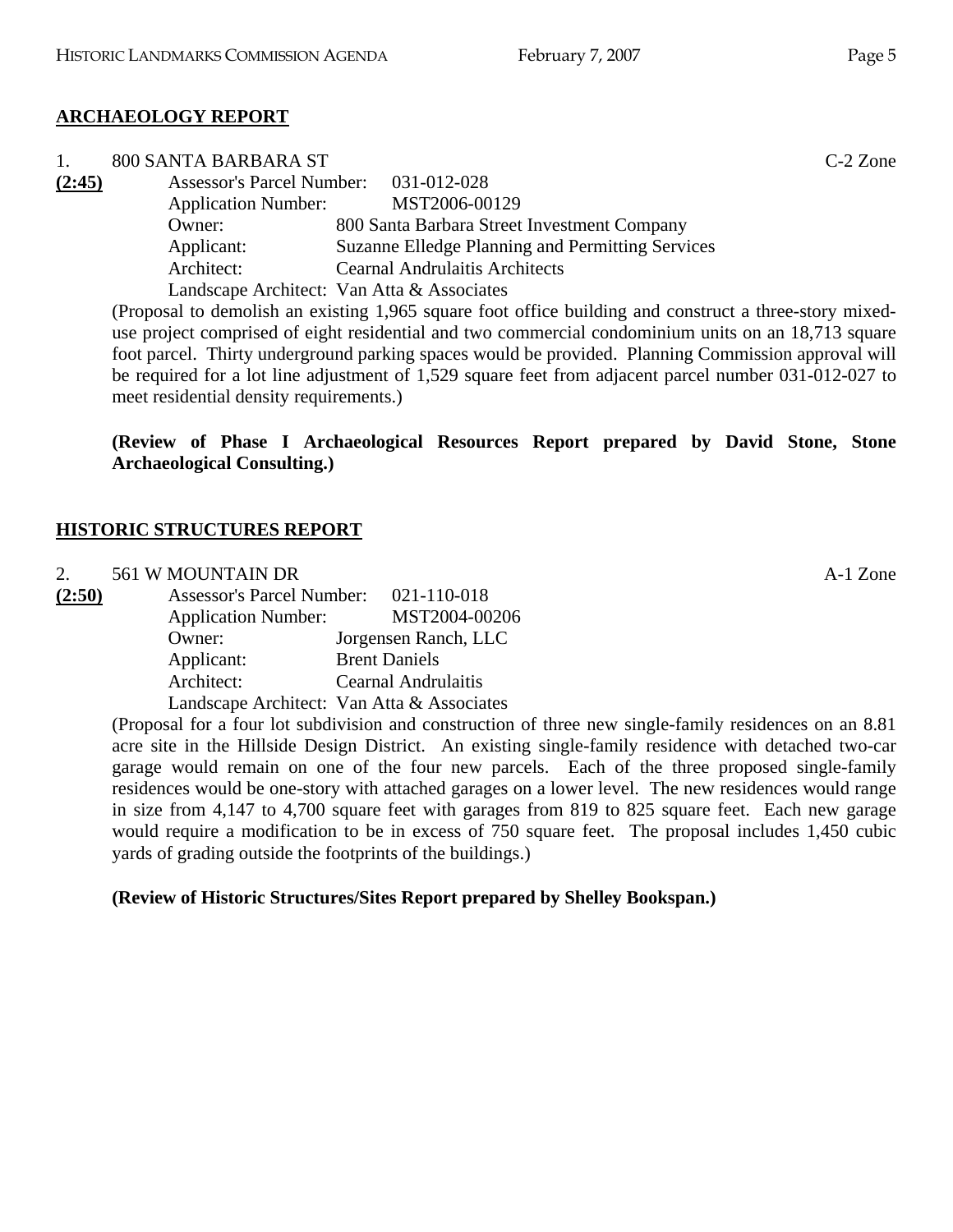# **HISTORIC STRUCTURES REPORT**

#### 3. 904 CAMINO VIEJO RD A-2 Zone **(2:55)** Assessor's Parcel Number: 015-060-048 Application Number: MST2006-00652 Owner: Christine Garvey Architect: Peter Becker

(Proposal to construct a new 598 square foot attached two-car garage, and to remodel interior living space. The project is located on a 6.6 acre parcel in the Hillside Design District. The existing 529 square foot detached two-car garage located in the setback will be demolished.)

# **(Review of Historic Structures/Sites Report prepared by Ronald L. Nye.)**

# **CONCEPT REVIEW - NEW**

# 4. 28 W CABRILLO BLVD HRC-2/SD-3 Zone

**(3:00)** Assessor's Parcel Number: 033-102-017 Application Number: MST2006-00754 Owner: Beach Motel Partners Architect: Larry Clark

(Proposal to construct a 154 square foot addition for two new swimming pool restrooms under the existing arches at the Harbor View Inn. The area of work is not visible from the street or any public areas. The project will require Development Plan Approval findings and coastal review on a parcel of approximately 7,405 square feet.)

## **(PROJECT REQUIRES DEVELOPMENT PLAN APPROVAL FINDINGS AND COASTAL REVIEW.)**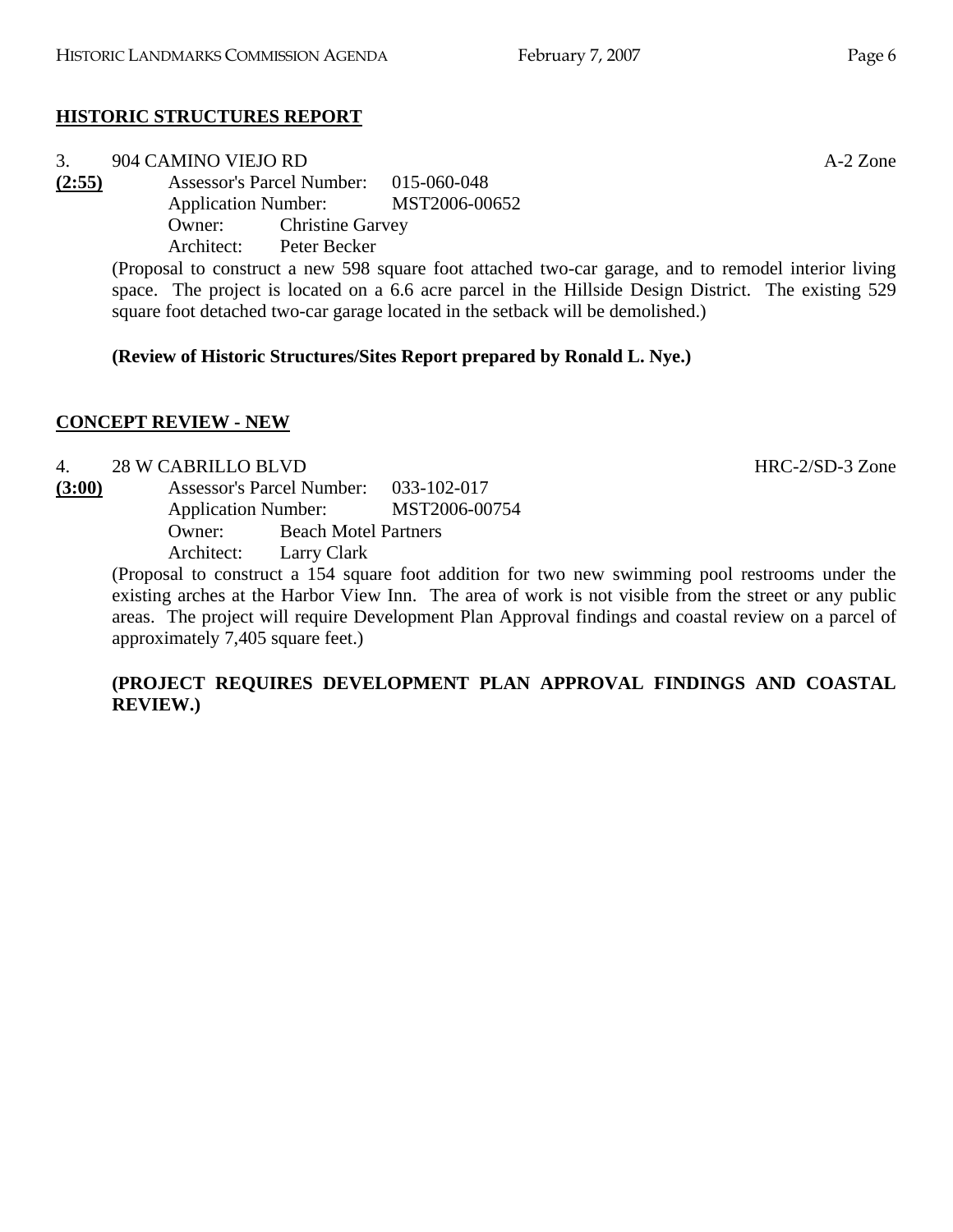## **HISTORIC STRUCTURES REPORT**

| 5.     | 1214 STATE ST                    |                                          | $C-2$ Zone |
|--------|----------------------------------|------------------------------------------|------------|
| (3:15) | <b>Assessor's Parcel Number:</b> | 039-183-019                              |            |
|        | <b>Application Number:</b>       | MST2004-00005                            |            |
|        | Owner:                           | Santa Barbara Center for Performing Arts |            |
|        | Architect:                       | Phillips, Metsch, Sweeney & Moore        |            |
|        | <b>Business Name:</b>            | <b>Granada Theatre</b>                   |            |
|        |                                  |                                          |            |

(The proposed project involves the partial rehabilitation of and modifications to the Granada Theatre, including an addition of 13,360 square feet. Of the 13,360 square feet proposed, 6,634 square feet would be added to the building's footprint. The existing dressing rooms on the north side of the theater would be rebuilt with a 99 foot long, five foot wide and 60 foot high addition to accommodate stage space, exiting, storage, and equipment, as well as a fully accessible dressing room and toilet. An 80 foot long, 10 foot wide and 78 foot high addition to the east side of the theater would provide more stage space and meet stage rigging needs. The south side addition, which is 100 feet long, eight feet wide and 36 feet high, would accommodate access ramps inside the building. The remaining 6,700 square feet would be for the construction of a basement level to provide dressing rooms for the performers. One of the existing ground floor storefronts adjacent to the theater's entrance would be utilized as the theater's ticketing area. Space in the Granada tower at the second floor would also be utilized for the theater's second floor lobby area.)

**(Review of addendum to Historic Structures/Sites Report prepared by Alexandra C. Cole, Preservation Planning Associates, focused on a redesign of the entry doors.)** 

#### **REVIEW AFTER FINAL**

| 6.     | 1214 STATE ST                    |                                          | $C-2$ Zone |
|--------|----------------------------------|------------------------------------------|------------|
| (3:20) | <b>Assessor's Parcel Number:</b> | 039-183-019                              |            |
|        | <b>Application Number:</b>       | MST2004-00005                            |            |
|        | Owner:                           | Santa Barbara Center for Performing Arts |            |
|        | Architect:                       | Phillips, Metsch, Sweeney & Moore        |            |
|        | <b>Business Name:</b>            | Granada Theatre                          |            |

(The proposed project involves the partial rehabilitation of and modifications to the Granada Theatre, including an addition of 13,360 square feet. Of the 13,360 square feet proposed, 6,634 square feet would be added to the building's footprint. The existing dressing rooms on the north side of the theater would be rebuilt with a 99 foot long, five foot wide and 60 foot high addition to accommodate stage space, exiting, storage, and equipment, as well as a fully accessible dressing room and toilet. An 80 foot long, 10 foot wide and 78 foot high addition to the east side of the theater would provide more stage space and meet stage rigging needs. The south side addition, which is 100 feet long, eight feet wide and 36 feet high, would accommodate access ramps inside the building. The remaining 6,700 square feet would be for the construction of a basement level to provide dressing rooms for the performers. One of the existing ground floor storefronts adjacent to the theater's entrance would be utilized as the theater's ticketing area. Space in the Granada tower at the second floor would also be utilized for the theater's second floor lobby area.)

**(Review After Final of revised entry door design.)**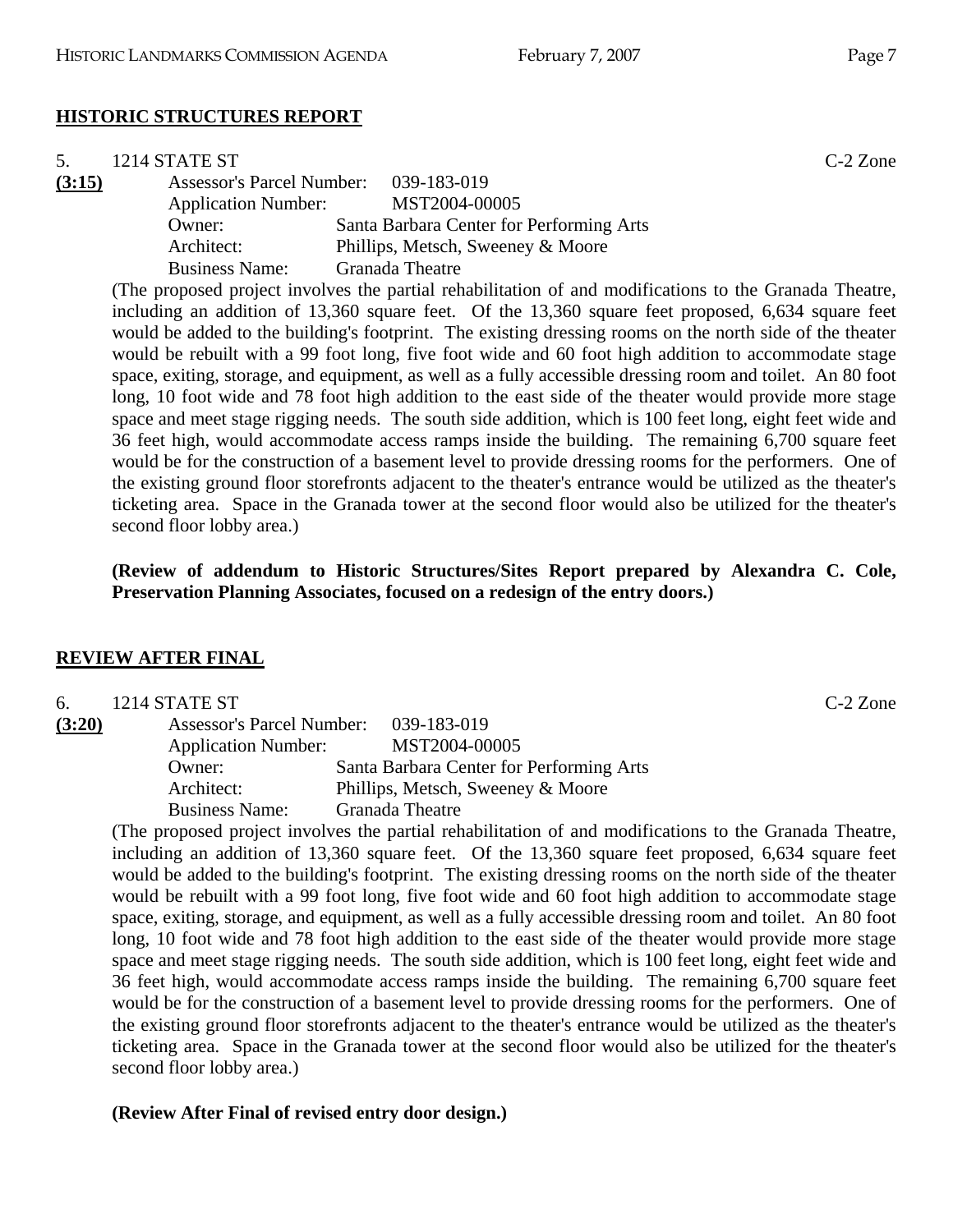# **CONCEPT REVIEW - CONTINUED**

|            |                   | HRC-2/SD-3 Zone                                                                                                                                                    |
|------------|-------------------|--------------------------------------------------------------------------------------------------------------------------------------------------------------------|
|            |                   |                                                                                                                                                                    |
|            |                   |                                                                                                                                                                    |
|            |                   |                                                                                                                                                                    |
| Architect: |                   |                                                                                                                                                                    |
| Architect: |                   |                                                                                                                                                                    |
|            | 12 E MONTECITO ST | Assessor's Parcel Number: 033-051-016<br>Application Number: MST95-00044<br>Applicant: Redevelopment Agency<br><b>Gregory Burnett</b><br>Henry Lenny Design Studio |

(Proposal to construct an 11,091 square foot two-story youth hostel with 100 beds and 60 parking spaces on a vacant parcel.)

**(Continued Concept Review of the revised design of a previously approved youth hostel.)** 

**(COMMENTS ONLY; REDESIGNED PROJECT WOULD REQUIRE ENVIRONMENTAL ASSESSMENT, COASTAL REVIEW, AND PLANNING COMMISSION APPROVAL.)** 

## **IN-PROGRESS REVIEW**

## 8. 433 E CABRILLO **HRC-2/SP-1/SD-3** Zone

| (4:00) | <b>Assessor's Parcel Number:</b> | 017-680-009                |
|--------|----------------------------------|----------------------------|
|        | <b>Application Number:</b>       | MST95-00175                |
|        | Applicant:                       | <b>Parker Family Trust</b> |
|        | Agent:                           | <b>Richard Fogg</b>        |
|        | Architect:                       | <b>Gregory Burnett</b>     |
|        | Architect:                       | Daun St. Amand             |
|        | Architect:                       | Henry Lenny                |
|        | <b>Business Name:</b>            | Park Plaza Hotel           |

(This is a revised proposal for a 150-room, three-story luxury hotel located on a three-acre development envelope that received a substantial conformance determination on June 1, 2001. The proposal is a 196,715 square foot hotel that includes 128 subterranean level parking spaces, pool cabana, spas, health club, meeting rooms, and restaurant. The project previously received preliminary approval from the Historic Landmarks Commission on August 15, 2001.)

**(Continued In-Progress Review of design changes to exterior elevations including doors, windows and balconies. Massing and footprint of the building remains unmodified.)** 

**(PROJECT MAY REQUIRE SUBSTANTIAL CONFORMANCE DETERMINATION AND COMPLIANCE WITH CITY ORDINANCE NO. 4920.)**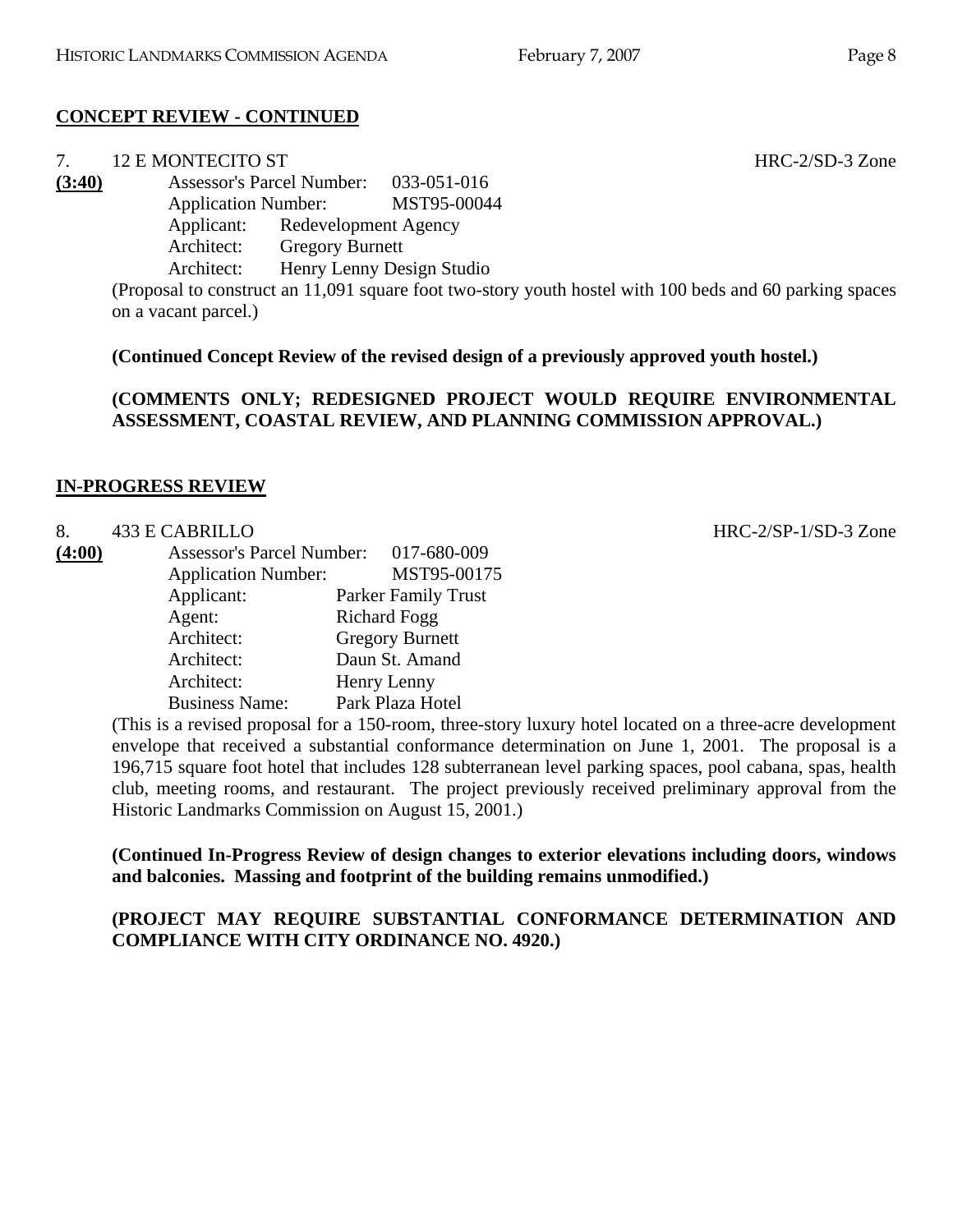## **FINAL REVIEW**

| 9      | 1900 LASUEN RD                   |                              |
|--------|----------------------------------|------------------------------|
| (4:15) | <b>Assessor's Parcel Number:</b> | 019-170-022                  |
|        | <b>Application Number:</b>       | MST2005-00490                |
|        | Owner:                           | <b>Orient Express Hotels</b> |
|        | Applicant:                       | Project Solutions, LLC       |
|        | Architect:                       | Henry Lenny                  |
|        | <b>Business Name:</b>            | El Encanto Hotel             |

(This is a Structure of Merit. Proposal to review the Master Plan for the El Encanto Hotel. The planned revisions to the site include relocating cottages, adding new cottages, new landscaping, parking additions and improvements and expansion of the main hotel structure. This portion of the work is Phase II and includes the main building, relocation of the swimming pool, the west parking lot, the historic arbor, and units 2, 3, 4, 17, 18, 19, 25, 26, 27, 28 and 29. Review of additional phases will follow. Phase I of the project (MST99-00305) is complete.)

#### **(Continued Final Approval is requested for Main Building of Group B.)**

## **(PROJECT REQUIRES HISTORIC RESOURCE FINDINGS AND COMPLIANCE WITH PLANNING COMMISSION RESOLUTION NO. 057-04.)**

#### **CONCEPT REVIEW - CONTINUED**

10. 1900 LASUEN RD R-2/4.0/R-H Zone

| (4:45) | <b>Assessor's Parcel Number:</b> | 019-170-022                  |
|--------|----------------------------------|------------------------------|
|        | <b>Application Number:</b>       | MST2005-00490                |
|        | Owner:                           | <b>Orient Express Hotels</b> |
|        | Applicant:                       | Project Solutions, LLC       |
|        | Architect:                       | Henry Lenny                  |
|        | <b>Business Name:</b>            | El Encanto Hotel             |

(This is a Structure of Merit. Proposal to review the Master Plan for the El Encanto Hotel. The planned revisions to the site include relocating cottages, adding new cottages, new landscaping, parking additions and improvements and expansion of the main hotel structure. This portion of the work is Phase II and includes the main building, relocation of the swimming pool, the west parking lot, the historic arbor, and units 2, 3, 4, 17, 18, 19, 25, 26, 27, 28 and 29. Review of additional phases will follow. Phase I of the project (MST99-00305) is complete.)

**(Continued Concept Review of alternate swimming pool/fitness center design of Group E.)** 

## **(COMMENTS ONLY; PROJECT REQUIRES ENVIRONMENTAL ASSESSMENT, PLANNING COMMISSION APPROVAL, AND HISTORIC RESOURCE FINDINGS.)**

**\*\* SCHEDULED DINNER BREAK FROM 5:15 P.M. TO 5:25 P.M. \*\*** 

 $R - 2/4.0/R$ -H Zone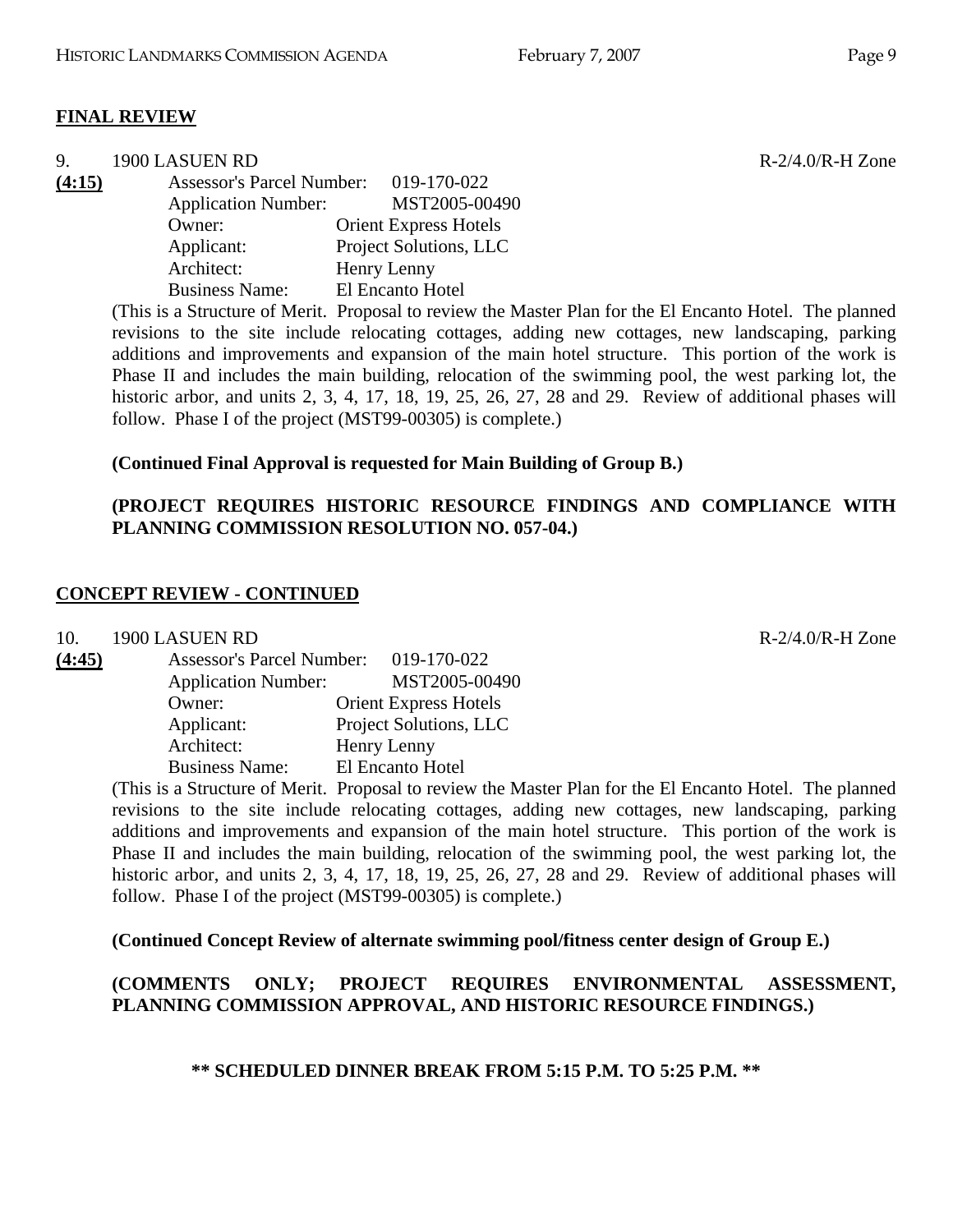## **FINAL REVIEW**

| 11.    | 1129 STATE ST                         |                                | $C-2$ Zone |
|--------|---------------------------------------|--------------------------------|------------|
| (5:25) | Assessor's Parcel Number: 039-231-037 |                                |            |
|        | <b>Application Number:</b>            | MST2006-00197                  |            |
|        | Owner:                                | 1129 State Street              |            |
|        | Agent:                                | Erica Faria - Sima Corporation |            |
|        | Architect:                            | Douglas Keep                   |            |
|        | Landscape Architect: Martha Degasis   |                                |            |

(This is on the City's List of Potential Historic Resources and the California Inventory of Historic Resources: San Marcos Court Building. Proposed exterior renovations as follows: on the east elevation, remove existing first floor awnings, reconfigure entry, install new precast entry surrounds to match existing moldings, add cornice dental molding to match existing, add cornice band below second story windows, add new windows and entry doors, and repaint exterior. At the interior arcade off State Street, reconfigure windows and doors and add a tile wainscot. At the courtyard south wall, restore arched openings to match original design (currently filled in), restore existing paving material, reconfigure existing planting areas and add a low curb, and add new plantings in selected areas. At the west elevation, reconfigure stairs to combine 1123 and 1129 rear entrance, install new precast entry surrounds to match existing moldings, and remove existing tile roof appendage. This parcel is approximately 52,801 square feet and is located in El Pueblo Viejo Landmark District.)

#### **(Final approval of the project is requested.)**

#### **CONCEPT REVIEW - CONTINUED**

| 12.    | 819 GARDEN ST                         |                                          | $C-2$ Zone |
|--------|---------------------------------------|------------------------------------------|------------|
| (5:40) | Assessor's Parcel Number: 031-012-011 |                                          |            |
|        | <b>Application Number:</b>            | MST2005-00439                            |            |
|        | Owner:                                | Steven & Julie E. Shulem Revocable Trust |            |
|        | Applicant/Architect: Jeff Shelton     |                                          |            |

(This is a revised project. Proposal to demolish an existing 780 square foot office building and construct a new four-story, 4,443 square foot mixed-use building on a 1,881 square foot lot located in El Pueblo Viejo Landmark District. This development will be comprised of one 1,897 square foot one-bedroom unit, and 1,388 net square feet of office space. Four parking spaces will be provided: two on-site in a 1,158 square foot parking garage, and two on a separate parcel within 500 feet. Staff Hearing Officer approval is requested for a zoning modification to provide less than the required 10% open space area.)

#### **(Second Concept Review.)**

## **(COMMENTS ONLY: PROJECT REQUIRES ENVIRONMENTAL ASSESSMENT AND STAFF HEARING OFFICER APPROVAL OF ZONING MODIFICATION.)**